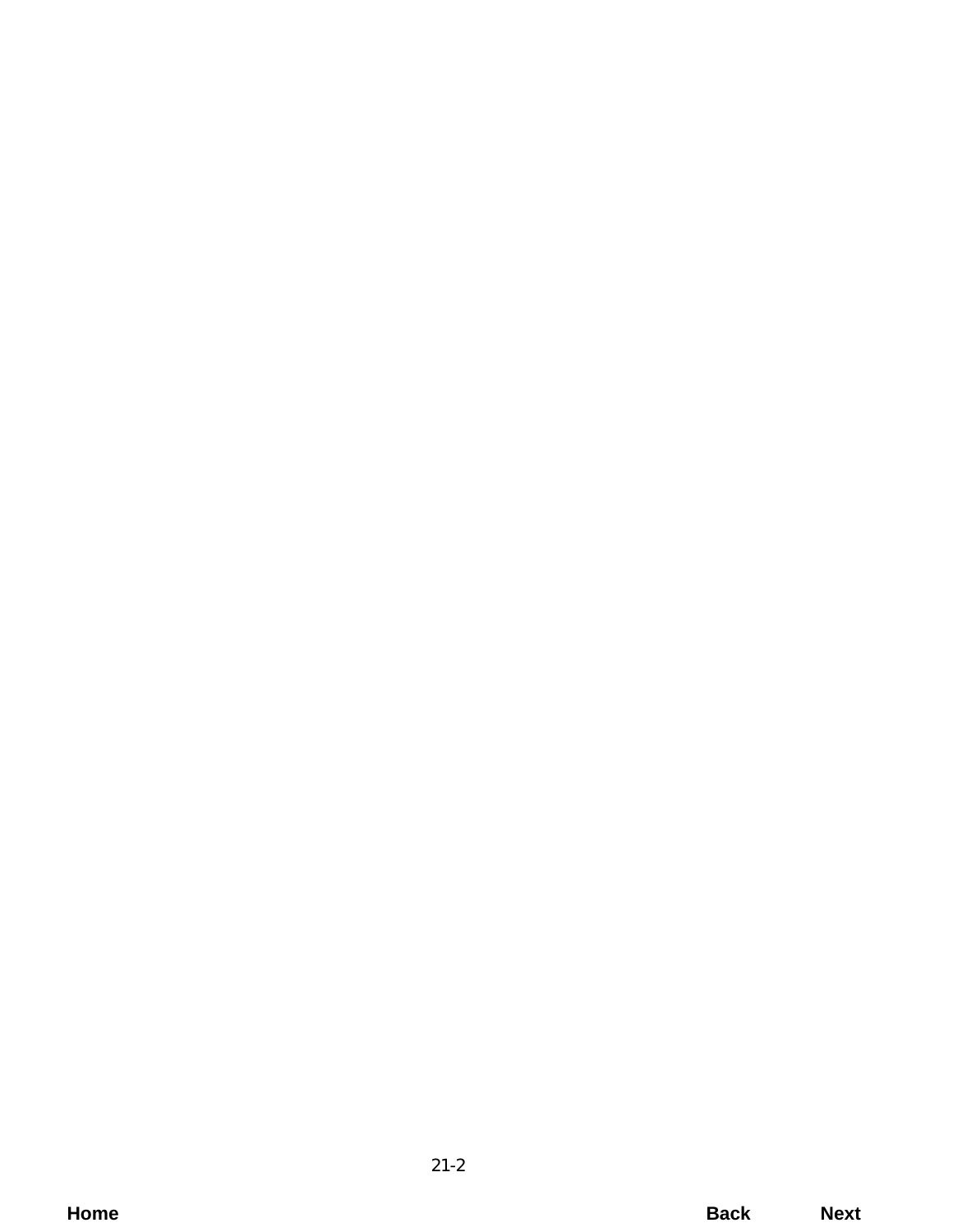## **Part 1**

### **Street Excavations**

#### <span id="page-2-0"></span>**§21-101. Permit Fee; Bond**.

Before any individual, partnership or corporation shall dig or open the surface of any street, court, highway or alleyway in the Borough of Clarks Green, in addition to all other requirements of law or other ordinances of the Borough of Clarks Green, said individual, partnership or corporation shall apply for a permit and pay to the Borough a permit fee in the amount as established from time to time by resolution of the Borough Council and enter into an obligation in favor of the Borough of Clarks Green with a surety or sureties in an amount to be approved by the Borough, conditioned that said excavation shall be properly filled up and the street, court, alleyway or highway repaired and restored to the same condition as before said excavation was made. In lieu of a bond with a surety, an individual, partnership or corporation may post a cash bond in favor of the Borough in an amount approved by the Borough. In the case of a public utility company, the Borough shall have the right to waive the bonding requirements hereinabove mentioned.

(*Ord. 7-1975*, 10/10/1975; as amended by *Ord. 3-1977*, 3/14/1977; by *Ord. 3-1993*, 8/9/1993; by *Ord. 4-1994*, 12/12/1994; by *Ord. 2-1995*, 1/9/1995; and by *Ord. 3-2005*, 10/10/2005)

# **§21-102. Compliance Required**.

No individual, partnership or corporation shall dig, open or excavate the surface of any street, highway, court or alleyway before complying with §26-101 of this Part. (*Ord. 7-1975*, 10/10/1975)

# **§21-103. Permit Issued to Principal Contractor**.

Where an individual, partnership or corporation intends to make a pave cut at the behest of, under contract with or as agent, subcontractor or employee of a principal, the permit shall be issued to the principal only.

(*Ord. 7-1975*, 10/10/1975)

# **§21-104. Backfilling and Repaving**.

All excavations in Borough streets shall be backfilled with No. 2A coarse aggregate meeting the requirements of PennDOT Publication 408 Specifications, §703. Compaction shall be performed to produce a density of backfill of not less than 95% of maximum density obtained at optimum moisture content per ASTM D-1557. Where the excavation is in a paved surface, the pavement shall be restored with 4½ inches of bituminous concrete base course and  $1\frac{1}{2}$  inches of bituminous wearing course ID-2, meeting the requirements of PennDOT Publication 408 Specifications, §305 and §420 respectively. Prior to replacement of the pavement, 1 foot outside of each edge of the opening shall be sawed the full depth of pavement in a neat straight line (1-foot cutback). The detached material shall be removed without damaging the adjacent pavement. The final pavement joint between new and existing pavement shall be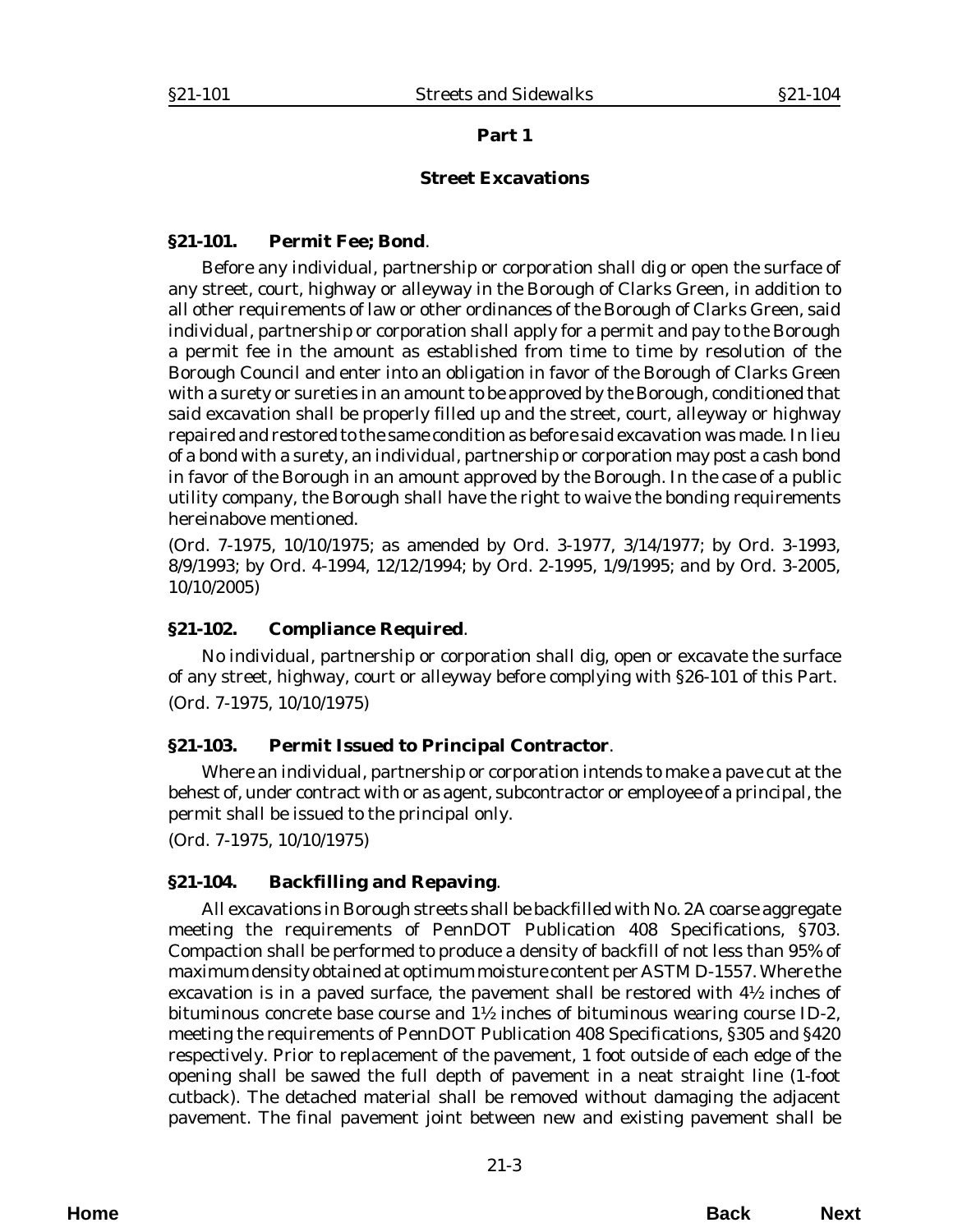<span id="page-3-0"></span>sealed with AC-20 to a width of 4 inches either side of the joint. In cases where pave cuts are made between December 1 and April 15, the pavement restoration shall consist of cold patch or similar temporary material. Final pavement restoration shall be completed as specified hereinabove during the next paving season, but in no event later than October 31.

(*Ord. 7-1975*, 10/10/1975; as amended by *Ord. 3-2001*, 10/8/2001)

## **§21-105. Emergency Repair**.

Should emergency repairs be required by public utility companies, pave cuts may be made by said public utility companies without the issuance of a permit prior to excavation. Within 48 hours after the commencement of an emergency repair by a public utility company, said company shall apply for a permit and comply with all provisions of this Part.

(*Ord. 7-1975*, 10/10/1975)

#### **§21-106. Safety**.

The person to whom the permit is issued shall be responsible for safeguarding the excavation against damage or injury to persons or property and shall properly barricade the excavation and shall install warning lights which shall be lighted during the period from sundown to sunup.

(*Ord. 7-1975*, 10/10/1975)

#### **§21-107. Corrective Work Performed by Borough**.

In the event that the excavation is not properly filled in and the opening backfilled and repaved in accordance with the provisions of this Part, the Borough may undertake to repave at the expense of the person, partnership or corporation making the excavation and receive reimbursement from the bond with surety or cash bond posted in accordance with §21-101. In the event that the cost of the repairs exceeds the amount of the bond with surety or cash bond, the Borough may collect the excess from the person, partnership or corporation undertaking the excavation or his or its principal, together with an additional 20% of such cost.

(*Ord. 7-1975*, 10/10/1975)

#### **§21-108. Return of Bond**.

In the event that the excavation is properly filled in, the opening backfilled and repaved in accordance with the provisions of this Part and a cash bond has been posted with the Borough, said cash bond shall be returned to the person, partnership or corporation complying with the terms of this Part.

(*Ord. 7-1975*, 10/10/1975)

#### **§21-109. Liability Insurance**.

A permittee, prior to the commencement of excavation work hereunder, shall furnish the Borough satisfactory evidence, in writing, that the permittee has in force and will maintain in force during the performance of the excavation work and the period of the excavation permit, public liability insurance of not less than \$1,000,000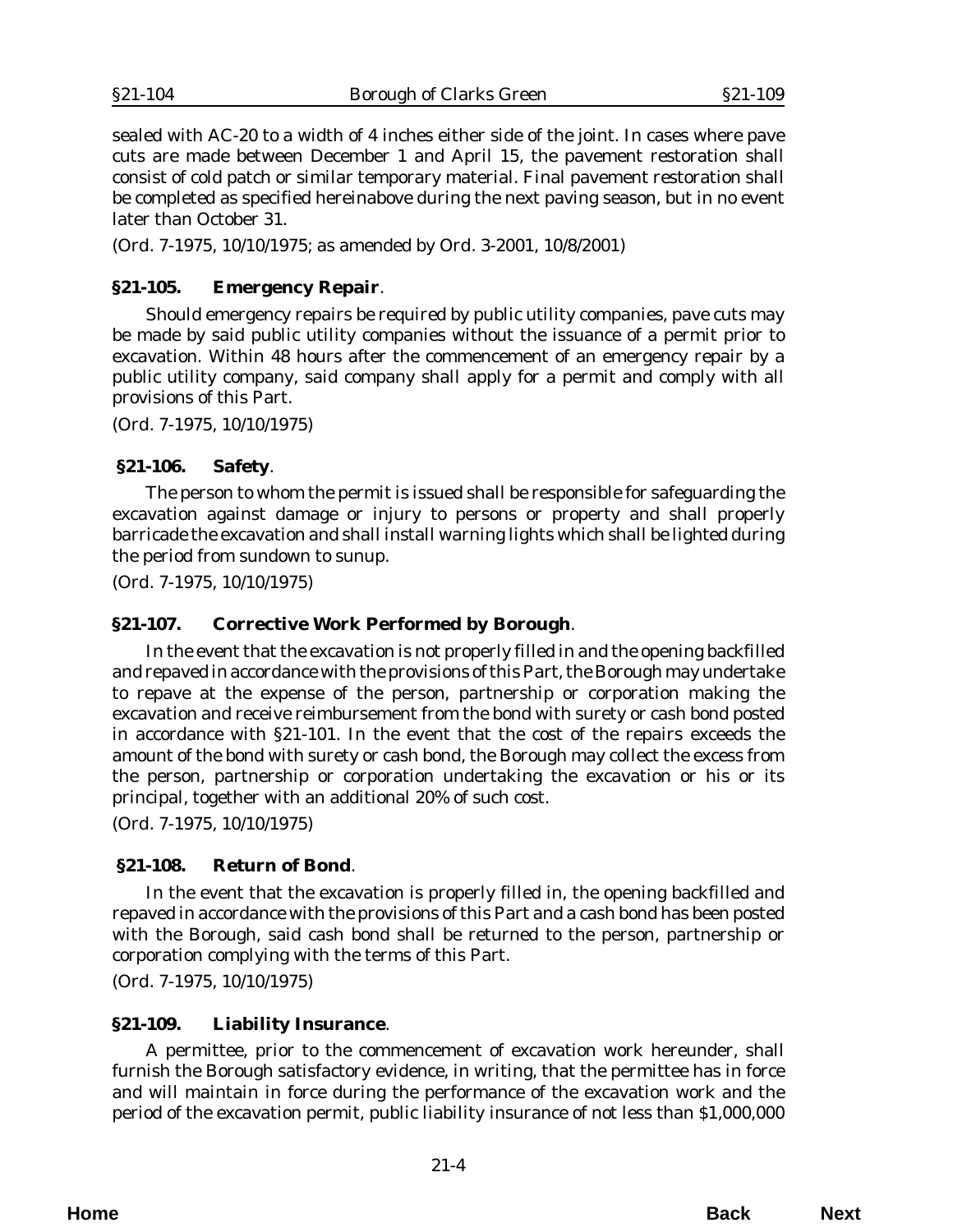<span id="page-4-0"></span>combined single limit for both bodily injury and property damage coverages per occurrence and not less than \$2,000,000 aggregate limit for the same, duly issued by an insurance company authorized to do business in the Commonwealth of Pennsylvania and on which policy the Borough is named as a coinsured.

(*Ord. 7-1975*, 10/10/1975; as amended by *Ord. 3-1993*, 8/9/1993; and by Ord. *2-1995*, 1/9/1995)

# **§21-110. Indemnification of Borough**.

The permittee shall indemnify, keep and hold the Borough free and harmless from liability on account of injury or damage to persons or property arising or growing out of the permittee's negligence in making any street excavation. In the event that suit shall be brought against the Borough, either independently or jointly with the permittee on account thereof, the permittee, upon notice to it by the Borough, shall defend the Borough in any suit at the cost of the permittee, and in the event of a final judgment being obtained against the Borough, either independently or jointly with the permittee, the permittee shall pay such judgment with all costs and hold the Borough harmless therefrom.

(*Ord. 7-1975*, 10/10/1975)

# **§21-111. Violations and Penalties**.

Any person, firm or corporation who shall violate any provision of this Part, upon conviction thereof, shall be sentenced to pay a fine of not more than \$1,000 plus costs and, in default of payment of said fine and costs, to a term of imprisonment not to exceed 30 days. Each day that a violation of this Part continues shall constitute a separate offense.

(*Ord. 7-1975*, 10/10/1975; as amended by *Ord. 3-1989*, 10/9/1989, §95-14; and by *Ord. 3-2005*, 10/10/2005)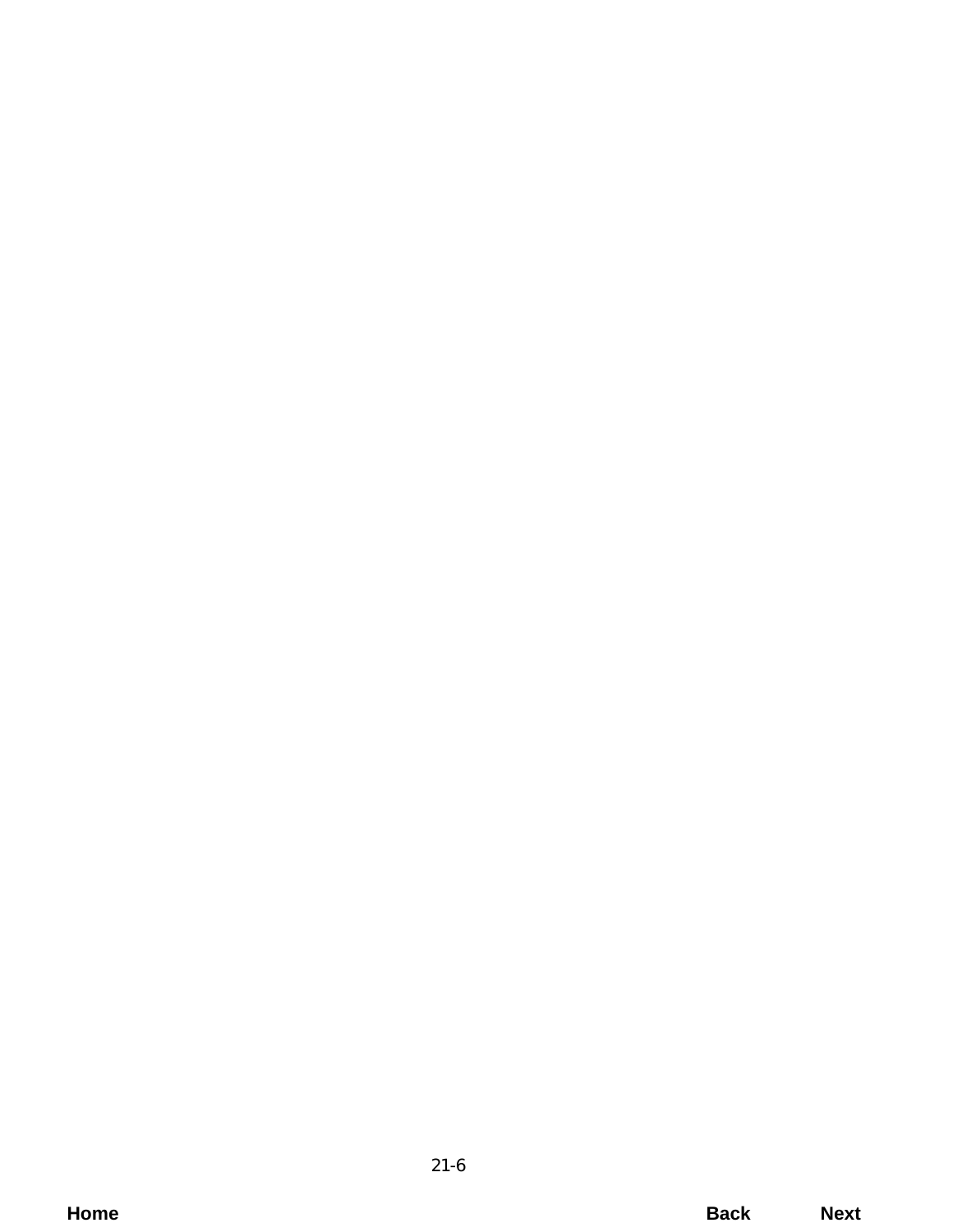### **Part 2**

### **Street Specifications**

### <span id="page-6-0"></span>**§21-201. Width and Construction of Sidewalks**.

Acceptable new Borough streets shall provide a stable road surface or cartway of not less than 16 feet in width, plus shoulders or better than the following type of construction. Sidewalks, if required on each side of not less than 4 feet in width, and the equal of under any ordinance of the Borough, shall be within the right-of-way. (*Ord. 2-1977*, 2/14/1977)

## **§21-202. Clearing**.

The entire right-of-way shall be cleared of all trees, stumps, brush, roots and other objectionable aerials, structures, obstructions, etc., as directed and required by the Borough Council or Borough Road Committee. Storm sewers shall be installed to provide adequate drainage. When storm sewers, culverts and related installations are provided, they shall be design to permit unimpeded flow of natural watercourses; ensure adequate drainage of all low points along the line of streets; and intercept stormwater runoff along streets at intervals reasonably related to the extent and grade of the area drained and at all intersection streets. All drainage structures, culverts, boxes, grates, etc., shall conform to the current specifications of the Pennsylvania Department of Transportation, as approved by the Borough Engineer.

(*Ord. 2-1977*, 2/14/1977)

#### **§21-203. Drainage**.

Storm sewers shall be installed to provide adequate drainage. When storm sewers, culverts and related installations are provided, they shall be designed to permit unimpeded flow of natural watercourses; ensure adequate drainage of all low points along the line of streets; and intercept stormwater runoff along streets at intervals reasonably related to the extent and grade of the area drained and at all intersection streets. All drainage structures, culverts, boxes, grates, etc., shall conform to the current specification of the Pennsylvania Department of Transportation, as approved by the Borough Engineer.

(*Ord. 2-1977*, 2/14/1977)

# **§21-204. Construction of Street Surface; Crowning.**

1. The street surface shall be of Pennsylvania CP-2 surface with 6-inch crushed aggregate base, constructed as follows:

- A. Excavate and grade.
- B. Scarify.
- C. Roll.
- D. Spread 6 inches of 2B crushed stone aggregate choke.
- E. Roll.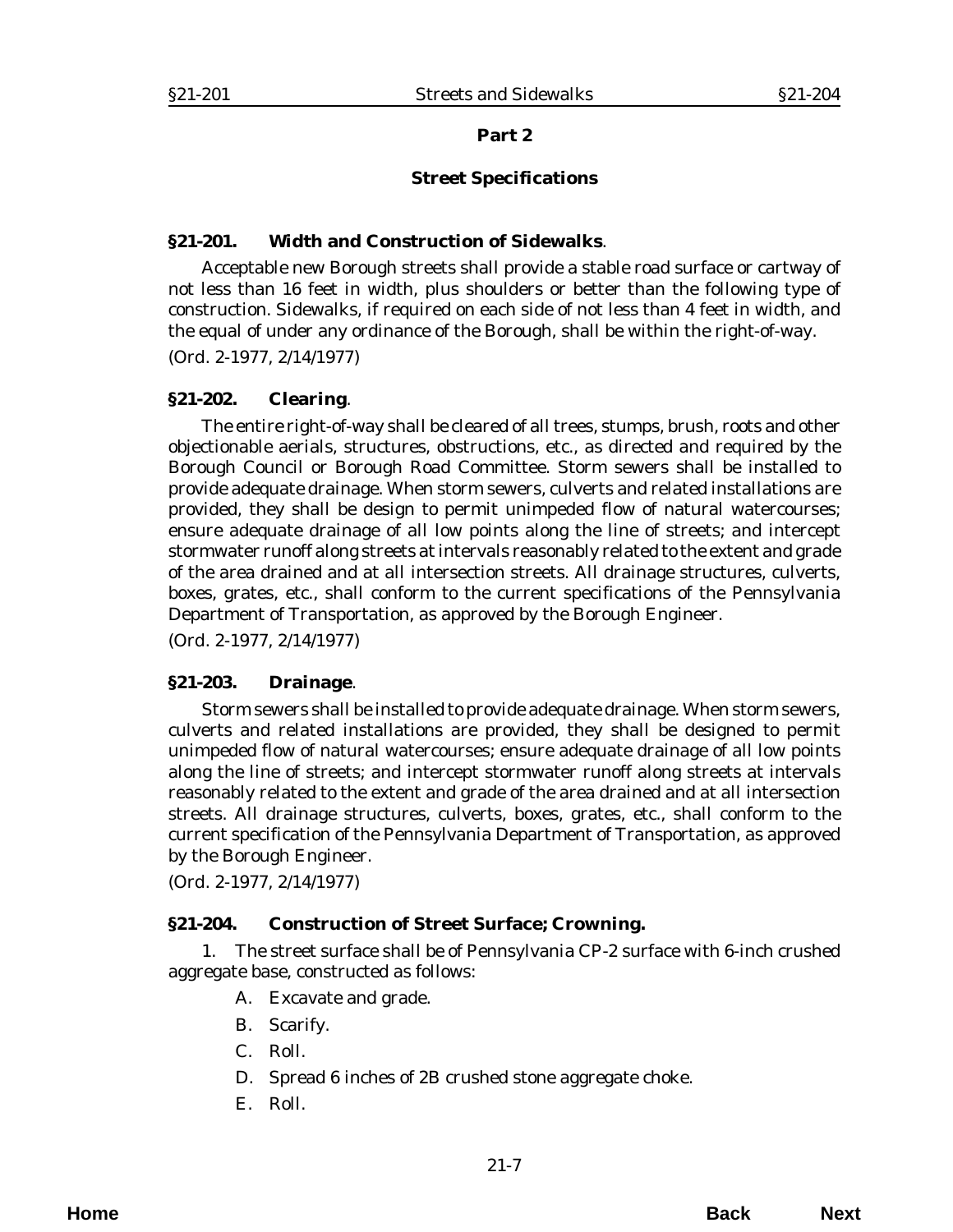<span id="page-7-0"></span>F. Spread 2½ inches of ID-2A.

G. Roll.

2. The cartway is to be crowned from its center at the rate of  $\frac{1}{2}$  inch per foot.

(*Ord. 2-1977*, 2/14/1977)

# **§21-205. Curbs**.

Curbs are to be constructed as specified in the Subdivision and Land Development Ordinance [Chapter 22] of the Borough of Clarks Green, and as the same may be amended from time to time.

(*Ord. 2-1977*, 2/14/1977)

# **§21-206. Shoulders**.

Shoulders a minimum of 4 feet wide shall be built on both sides of the cartway to the grade of the edge of the finished cartway surface and slope to the drainage ditch at the rate of ¾ inch per foot minimum. The shoulders shall have the same 6-inch aggregate base after compressed with a 10 to 12-ton roller as used on the cartway. This is then to be covered with a 2-inch plant mix topping or of a type of construction equal or better.

(*Ord. 2-1977*, 2/14/1977)

# **§21-207. Driveways**.

Wherever a driveway leads into an existing street, or one that will eventually be taken over by the Borough, it must conform to the elevation of the drainage ditch so that the runoff can be discharged to its proper destination without flowing out into the street. Where the drainage ditch is made part of the driveway, a 6-inch crushed aggregate base with 2-inch plant mix topping shall be used.

(*Ord. 2-1977*, 2/14/1977)

# **§21-208. Inspection; Determination of Compliance**.

With respect to the acceptance of new or privately constructed streets by the Borough for use, occupancy and maintenance, the Borough Council shall have the right, after due and thorough inspection, to determine whether a given piece of construction meets these minimum specifications.

(*Ord. 2-1977*, 2/14/1977)

# **§21-209. Violations and Penalties.**

Any person, firm or corporation who shall violate any provision of this Part, upon conviction thereof, shall be sentenced to pay a fine of not more than \$1,000 plus costs and, in default of payment of said fine and costs, to a term of imprisonment not to exceed 30 days. Each day that a violation of this Part continues shall constitute a separate offense.

(*Ord. 2-1977*, 2/14/1977; as amended by *Ord. 3-1989*, 10/9/1989, §95-23; and by *Ord. 3- 2005*, 10/10/2005)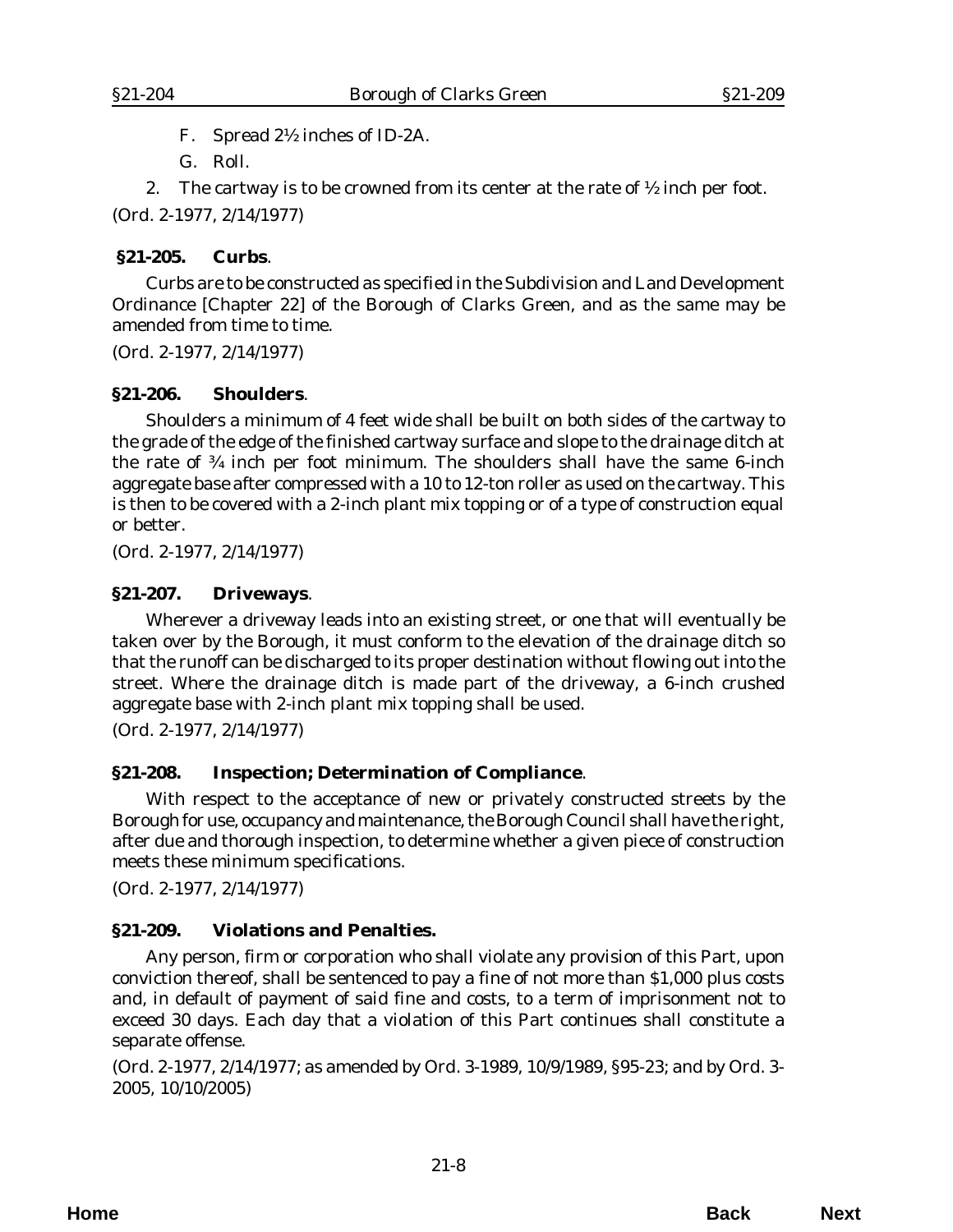### **Part 3**

### **Maintenance of Sidewalks**

### <span id="page-8-0"></span>**§21-301. Sidewalks to Be Clean and Clear of Obstructions**.

Every owner or resident of any lot or parcel of land abutting upon any of the streets of the Borough shall keep and maintain that portion of the sidewalk immediately in front of such lot or parcel of land clean and clear of all obstructions. Whenever any obstructions have accumulated on such sidewalk, it shall be the duty of every such person to remove the same.

(*Ord. 4-1982*, 10/11/1982)

### **§21-302. Sidewalks to Be Safe and in Good Repair**.

It shall be the duty of the owners of the abutting lots or lands to keep sidewalks in good repair and in a safe and usable condition for travel. Upon the neglect of any property owner to comply with any of the requirements of this Section, the Borough may, after notice, cause the grading, paving and/or repairing to be done at the cost of such owner and may collect the cost thereof and 10% additional, together with all charges and expenses, from such owner, and may file a municipal claim therefor or collect the same by action in assumpsit. All such notices shall be served upon the owner of the premises to which the notice refers, if such owner is a resident of the Borough. If the owner is not a resident, then the notice may be served upon the agent or tenant of the owner or upon the occupant of such premises at such premises. If the owner has no agent or tenant or there is no occupier of such premises, then service shall be by notice posted upon the premises.

(*Ord. 4-1982*, 10/11/1982)

# **§21-303. Trees and Shrubs**.

Every owner or resident of any lot or parcel of land abutting upon any of the streets of the Borough shall not permit or allow shade trees, hedges or shrubs to become so overgrown as to interfere with passage along sidewalks or streets or to impede safe vision of oncoming traffic at or near street intersections.

(*Ord. 4-1982*, 10/11/1982)

# **§21-304. Vehicles on Sidewalks**.

No person shall park, or permit to stand, any vehicles, whether attended or unattended, on a sidewalk or a portion thereof which abuts or is adjacent to any of the streets located within the Borough.

(*Ord. 4-1982*, 10/11/1982)

#### **§21-305. Removal of Snow and Ice**.

1. Within 24 hours after the accumulation of snow, sleet, hail, ice or freezing rain on sidewalks abutting or adjacent to any of the streets located within the Borough, the owner of any lot or parcel of land abutting any of the streets of the Borough shall clear